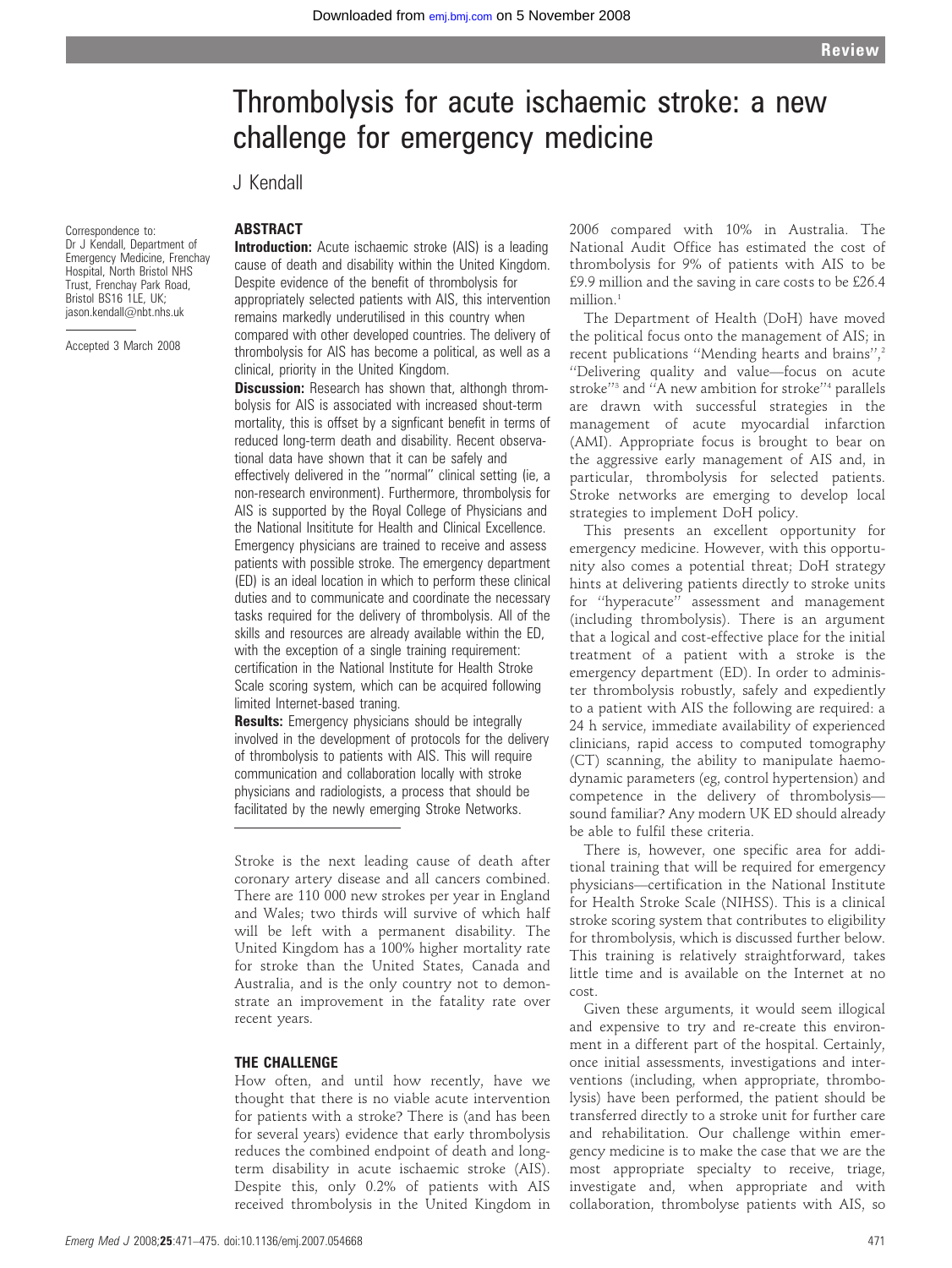that Stroke Networks do not overlook ED for the hyperacute care of patients with AIS.

In order to achieve this, emergency physicians need to be familiar with the evidence base, get involved with strategic planning regionally (ie, have representation within local Stroke Networks), develop appropriate protocols in collaboration with other stakeholders (eg, pre-hospital care, radiology and stroke physicians) and get certified in NIHSS scoring.

## THE EVIDENCE

Approximately 6000 patients have been recruited into 18 placebo-controlled randomised trials (RCT) over the past 15 years that have, to varying degrees, addressed the issues of efficacy and safety, different thrombolytic agents, adjuvant therapy, time window and patient-related factors such as age, stroke severity and CT findings. There is significant heterogeneity between these trials, as one might expect, related to the thrombolytic agents used, the protocols used, the age ranges recruited, the time window from symptom onset, CT exclusion criteria and scales used for disability measurement. A Cochrane Review published in 2003 of the pooled data from these trials was, however, able to report some important findings.<sup>5</sup>

One of the main findings of the meta-analysis is that, across all trials, there appears to be no doubt that short-term mortality (7–10 days) is increased by thrombolysis (15% versus 10%, thrombolysis versus placebo, odds ratio (OR) 1.81, 95% CI 1.46 to 2.24) and that this is driven by fatal intracranial haemorrhage (ICH) (5% versus 1%, OR 4.34, 95% CI 3.14 to 5.99). By the end of follow-up (90 days), however, the excess mortality associated with thrombolysis is still significant but markedly reduced (18% versus 15%, OR 1.33, 95% CI 1.15 to 1.53). Despite the increased mortality, the combined endpoint of death or dependency by the end of follow-up associated with thrombolysis was significantly less (53% versus 58%, OR 0.84, 95% CI 0.75 to 0.95). This is the equivalent of 43 fewer patients dead or dependent for every 1000 treated, or a number needed to treat of 23. This compares favourably with other interventions such as thrombolysis or primary percutaneous coronary intervention for AMI.

The findings also indicate a significant heterogeneity in outcome between the thrombolytic agents studied (streptokinase, $6-9$  recombinant tissue plasminogen activator (rt-PA), $10-16$ and urokinase) $17-20$  with a significantly worse outcome associated with streptokinase compared, in particular, with rt-PA; indeed three of the streptokinase trials were prematurely discontinued because of excess early mortality.<sup>6-8</sup> A further two trials evaluated local (intra-arterial) pro-urokinase.<sup>21 22</sup>

The findings of the pooled data from the trials that evaluated rt-PA10–16 indicate significantly superior benefit/risk outcomes than the pooled data across all trials and the pooled data from any other specific agent. There is still excess short-term mortality associated with rt-PA, but this is no longer significant (OR 1.24, 95% CI 0.85 to 1.81); it is driven by a reduced but significant increase in fatal ICH (OR 3.6, 95% CI 2.26 to 5.68). Increased mortality by the end of follow-up is also no longer significant (OR 1.17, 95% CI 0.95 to 1.45). The combined endpoint of death and disability is even lower (OR 0.80, 95% CI 0.69 to 0.93) with 55 fewer dead or dependent for 1000 patients treated with rt-PA (number needed to treat 18).

Time to treatment is an important factor, with a more favourable outcome associated with a shorter time from the onset of symptoms to thrombolysis. Across all trials, which treated patients up to 6 h post-onset of symptoms, the OR for death or dependency was 0.84 in favour of thrombolysis (see

above). The trials that reported data for patients who were randomly assigned within 3 h of the onset of symptoms showed superior outcomes, with an OR of 0.66 (95% CI 0.53 to 0.83) for death or dependency in favour of thrombolysis.

There are few data to indicate an upper age limit for thrombolysis. Most trials of thrombolysis for AIS have an upper age limit of 80 years and, in those that did not, there are not enough data to draw conclusions about the safety or efficacy in this age group. This is clearly an area for further research because there are large numbers of elderly patients who have AIS.

Only one trial evaluated concomitant antithrombotic therapy (aspirin) a priori as part of the trial design and reported significantly worse outcomes.<sup>8</sup> A post hoc analysis of the trials in the Cochrane dataset based on their adjuvant antithrombotic regimes indicates that aspirin should be delayed and certainly should not be administered within 24 h of thrombolysis.<sup>5</sup>

All trials of thrombolysis in AIS to date clearly define the presence of ICH on the CT scan as a contraindication to thrombolysis. A post hoc analysis in one trial reported that the presence of early ischaemic change visible on the CT scan was associated with a worse outcome.<sup>23</sup> The evidence is, however, inconsistent; in one analysis, early ischaemic change involving more than one third of the territory of the middle cerebral artery was associated with an increased risk of ICH following thrombolysis, $24$  but another study reported that these radiological findings were not independently associated with adverse outcomes.25 Furthermore, the radiological appearance of early ischaemic change is subtle and its reporting seems to be subject to significant interobserver variability.<sup>26</sup> Other CT changes associated with early infarction (oedema or mass effect) have been associated with haemorrhagic transformation and worse outcomes.10 The most recent recommendation of the American Stroke Association (July 2007) is that, with the exception of haemorrhage, there are no specific CT findings that should preclude treatment with rt-PA.<sup>27</sup>

A final factor that is of importance is the severity of the stroke; there appears to be a worse outcome associated with thrombolysis in more severe AIS. The NIHSS is a clinical stroke scale that ensures that the major components of the neurological examination are performed expediently (see below). It quantifies the neurological deficit, facilitates communication between healthcare professionals, provides early prognosis and contributes to eligibility criteria for thrombolysis.28 29 Emergency physicians can correctly identify and safely treat stroke patients using a standardised scale such as this.<sup>30</sup> The likelihood of a favourable outcome has been reported to be related to the severity of the stroke; patients with mild to moderate AIS (NIHSS  $\langle 20 \rangle$  have the greatest potential for positive response to treatment.<sup>31</sup> Conversely, patients with an NIHSS greater than 22 have a very poor prognosis; because the risk of haemorrhage is considerable among patients with severe deficits, the decision to treat with rt-PA should be made with caution.32

The Cochrane Review in 2003 concluded that ''thrombolytic therapy appears to result in a significant net reduction in the proportion of patients dead or dependent in activities of daily living'' and that ''the data are promising and may justify the use of thrombolytic therapy with intravenous rt-PA in experienced centres in highly selected patients where a licence exists''.5

The licence for rt-PA for AIS was granted in the United States in 1996, in Canada in 1999 and in Europe in 2002. The licence conditions are that it be given within 3 h of the onset of AIS, to patients between the ages of 18 and 80 years, with a blood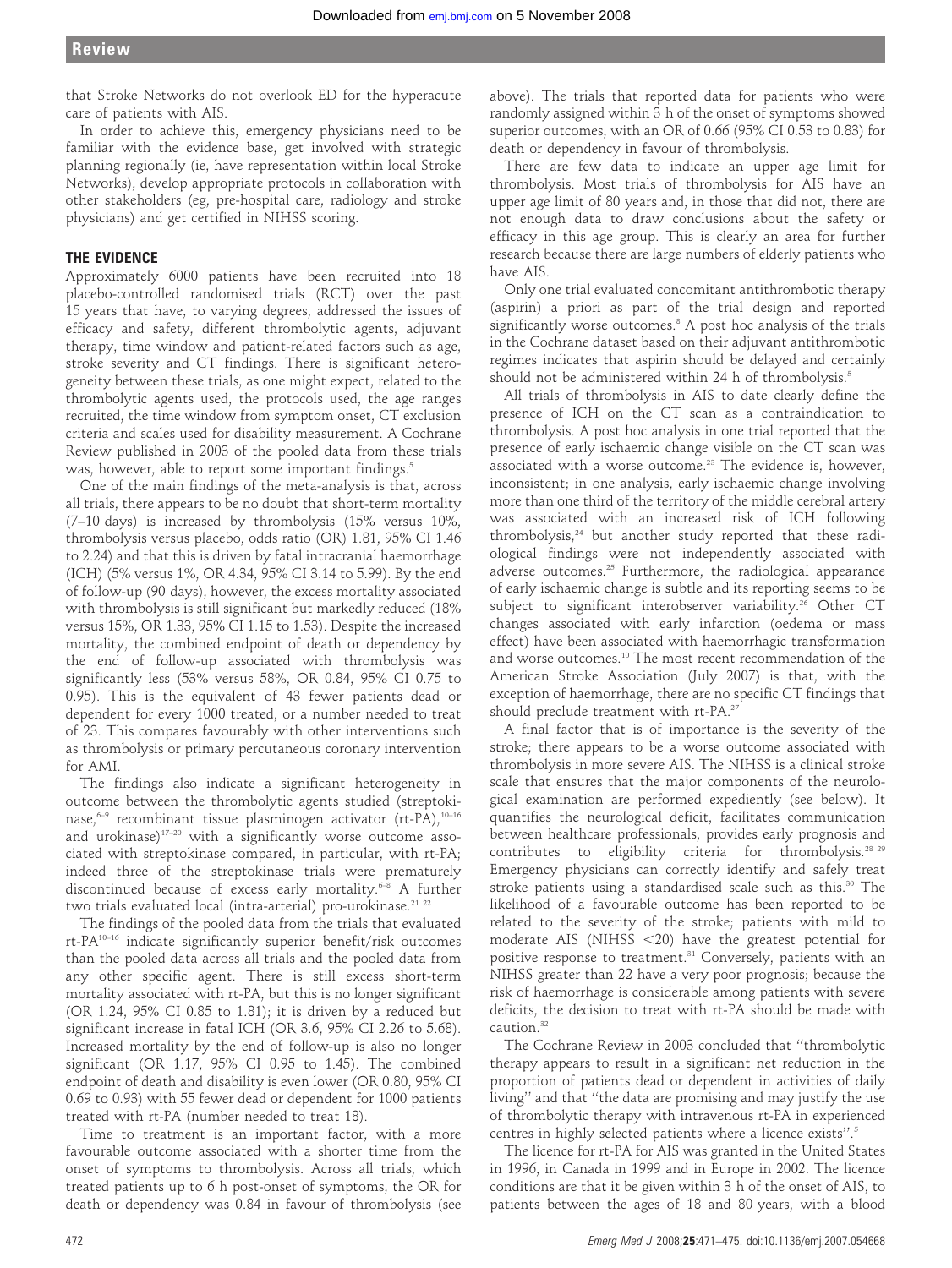Figure 1 Acute ischaemic stroke thrombolysis quideline.

BM, blood glucose test: BP, blood pressure; CT, computed tomography; DBP, diastolic blood pressure; FBC, full blood count; GCS, Glasgow coma score; IV, intravenous; NG, nasogastric; NIHSS, National Institute for Health Stroke Scale; rt-PA, recombinant tissue plasminogen activator; SBP, systolic blood pressure;  $U + E$ , urea, creatinine and electrolytes.

#### Eligibility for consideration of IV treatment with rt-PA

- Age 18 to 80 years
- Clinical diagnosis of stroke causing a measurable neurological deficit
- Time of symptom onset is known
- Sufficient time in 3 hours therapeutic window to assess and treat ie patient must arrive  $<$  2 $\frac{1}{2}$  hours post onset of symptoms
- . No clear contra-indication to thrombolysis (see exclusion from thrombolysis checklist)

Assess and briefly examine patient, including an estimate of the patient's weight

- Focused history and examination, BM, GCS, NIHSS score (< 25)
- If patient not rapidly improving, request immediate CT brain
- Contact clinician authorised to deliver thrombolysis and acute stroke team

While waiting for CT scan (but do not delay CT scan to do any of these)

- Take bloods (U+E, glucose, FBC, clotting) and perform an ECG
- $\bullet$  IV access x 1
- Check rt-PA exclusions with patient or family member
- . If blood pressure consistently > 185 SBP or > 110 DBP, consider intravenous nitrate or labetolol (see BP management guideline)
- If blood pressure remains above 185/110, the patient is not eligible for thrombolysis
- Site manager to clear an appropriate bed urgently

#### Thrombolvsis

- If no radiological exclusion criteria reassess patient to exclude rapidly improving signs
- Obtain patient verbal assent to rt-PA treatment
- . If patient is unable to assent, discuss with family but act in patient's best interest
- . Do not await blood results unless current anticoagulation—stop infusion if subsequent results are outside tolerated limits
- Mix and start rt-PA administration (see rt-PA dose ready reckoner)
- . Dose of rt-PA: 0.9 mg/kg or 90 mg, whichever is the lesser. Give 10% as a bolus over 1-2 minutes and the remaining 90% as a 1-hour infusion
- Withhold aspirin, heparin and warfarin for 24 hours

Transfer patient to appropriate bed when available

- Check blood results and review eligibility to continue thrombolysis
- Monitor BP at 15 minutes intervals during infusion, 1 hour intervals for 6 hours and then 4-hourly up to 24 hours

Stop infusion if:

- Anaphylaxis (incidence 1.5% in 1 study), marked hypotension
- Neurological deterioration (see intracranial haemorrhage algorithm) o↓ conscious level (2 points GCS eye/motor score); o ↑ NIHSS > 4 points
- ^BP > 185/110 mm Hg if sustained or associated with neurological deterioration
- · Major systemic bleeding

Standard post thrombolysis care for stroke

- Avoid urinary catheterisation for 30 minutes and NG tube placement for 24 hours post thrombolysis
- Start antiplatelet treatment after 24 hours

pressure of less than 185/110 mm Hg, with an NIHSS score of less than 25 and with no concomitant antithrombotic therapy. Despite this, there has been virtually no impact on public health within the United Kingdom, with only 0.2% of patients receiving thrombolysis in 2006. This is undoubtedly due to a combination of factors including continued fear or doubt related to benefit and risk in the "real world" rather than a research environment, disorganisation of acute stroke management, delays in neuro-imaging, resource limitation and delay in presentation (even in countries where thrombolysis is well

established, intervention rates are limited to 10%). The recent publication of the SITS-MOST Registry should allay fears relating to the feasibility of thrombolysis for AIS outside the setting of an RCT<sup>33</sup> and the recent political prioritisation of AIS should improve the process issues and resource environment.

The SITS-MOST observational study assessed the safety and efficacy of thrombolysis with rt-PA for AIS in 14 countries between 2002 and 2006. A total of 6483 patients were thrombolysed in 285 centres (half of which had little previous experience of thrombolysis for AIS). Mortality, symptomatic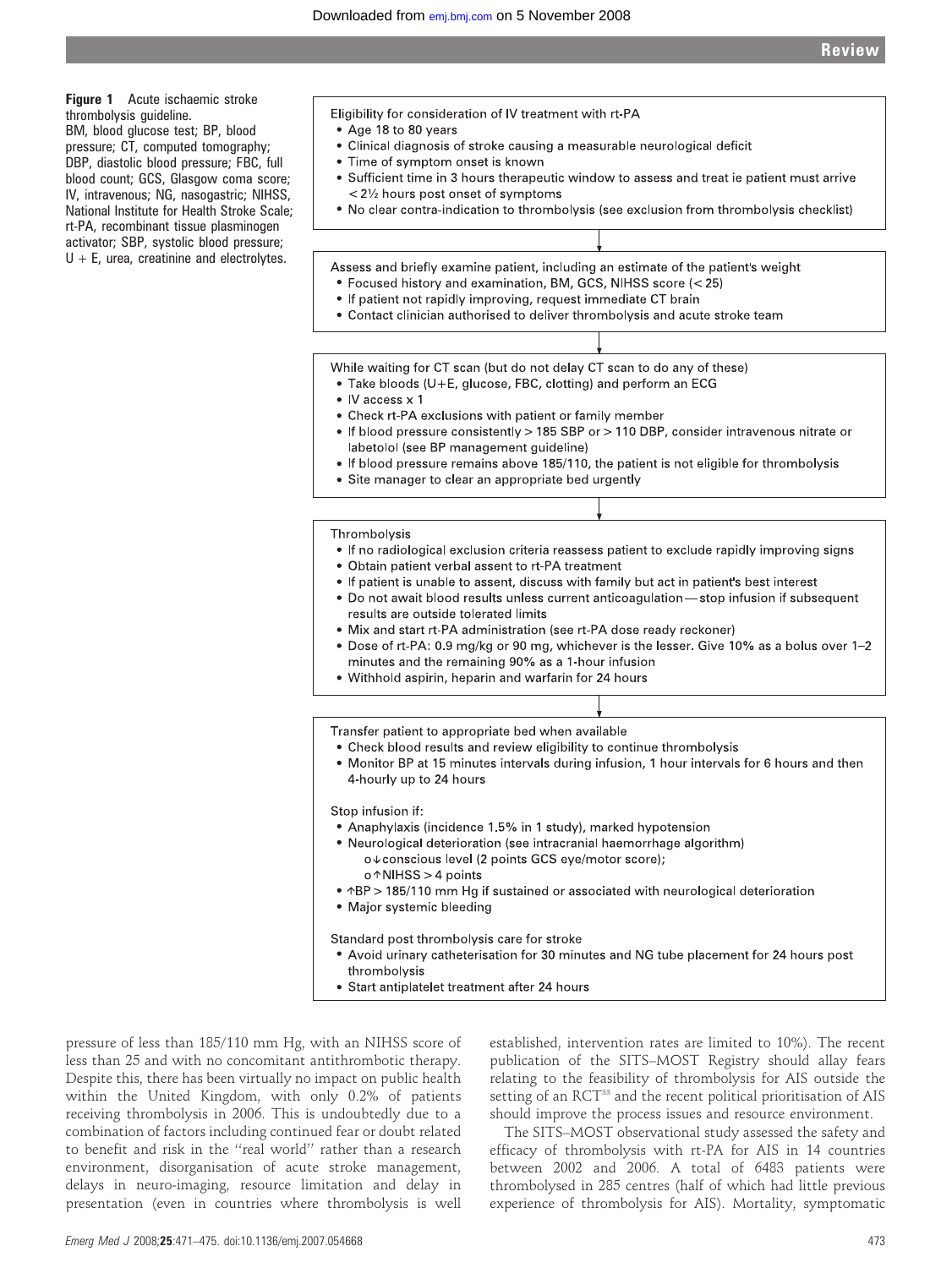## **Review**

ICH and functional outcomes were measured at 3 months. The observed incidence of symptomatic ICH at 7 days in SITS– MOST was 7.3% (versus 8.6% in RCT), the 3-month mortality was 11.3% (versus 17.3% in RCT) and complete recovery at 3 months occurred in 38.9% (versus 42.3% in RCT).

The authors concluded that ''intravenous rt-PA is safe and effective in routine clinical use when used within three hours of onset of stroke, even by centres with little experience of thrombolytic therapy for acute stroke'' and that ''the findings should encourage wider use of thrombolytic therapy for suitable patients''. These statements are supported by the Royal College of Physicians (Guidance on the Recognition and Early Management of Suspected Stroke and TIA)<sup>34</sup> and by the National Institute for Health and Clinical Excellence (Guidance on Alteplase for the Treatment of AIS).<sup>35</sup>

In summary, therefore, there should no longer be any doubt about the benefit of thrombolysis in selected patients with AIS and, furthermore, it should be part of routine clinical practice within emergency medicine in the United Kingdom. There is a sound evidence base, plenty of international precedent regarding feasibility, it is a licensed treatment and it is recommended by authoritative UK clinical bodies.

## THE POLITICS

Thrombolysis for AIS is currently high on the political agenda of the  $D \circ H^{2-4}$  Given the evidence of benefit, the lack of progress with the implementation of this intervention within the United Kingdom and the potential cost savings, this is entirely appropriate. Implementation will be steered by health authority groups similar to the equivalent Cardiac Networks that have achieved significant progress in the setting of AMI in the recent past. Indeed, in the Avon, Gloucestershire and Wiltshire (AGW) region, the newly formed Stroke Clinical Reference Group is an offshoot of the Cardiac Network.

It is vital, as it was within the Cardiac Networks, for there to be representation of emergency medicine within these newly forming stroke groups. The main priorities are (1) to promote the ED as the location, and emergency medicine as the specialty, initially to receive patients with possible AIS, evaluate and resuscitate when needed, organise appropriate urgent investigations (including CT scanning) and (2) to encourage a collaborative approach (ie, following communication with the relevant local clinicians—stroke physicians/radiologists) for EDbased thrombolysis. Given the relevant roles and skills within emergency medicine, this would seem a logical and costeffective argument when compared with creating, equipping and staffing another 24 h critical care environment within the hospital.

Every hospital should have a stroke unit responsible for the continued management and subsequent rehabilitation of stroke patients, but this does not need to be a ''hyperacute'' unit with all of the resources entailed therein. These arguments were made at our regional Stroke Clinical Reference Group and it was agreed that initial management and thrombolysis for AIS throughout the AGW region would be ED based. The discussion was not controversial and it appeared that the main issue was raising awareness of the existing skills and resources within emergency medicine and ED.

### COLLABORATION AND EDUCATION

There is no doubt that thrombolysis for AIS is more complex than for AMI. Given the novelty of the intervention, the need for a CT scan and the strict patient-related eligibility criteria,

the decision should be made by experienced clinicians and with the collaboration of the other immediately involved specialties (eg, stroke medicine, radiology/neuroradiology). The screening process to ensure that the patient is clinically (time window, NIHSS score, contra-indications, etc) and radiologically suitable needs to be robust and rapidly accessible.

Most of the clinical and organisational aspects of the process can be performed by an experienced emergency physician. The only clinical educational requirement that is not currently within the emergency medicine syllabus is the ability to perform an NIHSS score, which is one of the factors required to determine suitability for thrombolysis. This score is essentially a comprehensive but rapid (with experience, it takes approximately 5 minutes) neurological examination for which a score is attributed to each of 11 domains (eg, consciousness level, visual deficit, motor deficit, speech deficit, etc). The scores are summed to give a final score (between 0 and 42), which must be below 25 for thrombolysis to be indicated (see above). The training to become certified in NIHSS scoring is available on the Web via the American Stroke Association (www. nihstrokescale.org/), is free of charge and takes approximately half a day to complete. It consists of various practice and testing modules, following successful completion of which you are awarded a certificate valid for one year.

Although the whole process can be organised from the ED, communication with other specialties will almost certainly be required, particularly for a confident interpretation of the CT scan. This will require a local solution that will vary from hospital to hospital and from region to region. In the AGW network we are planning to provide a regional rota of ''stroke experts'' drawn from the specialties of stroke medicine, emergency medicine and neuroradiology (mostly clinicians from within the Clinical Reference Group) who will be available to discuss cases over the telephone and who will have access to the digital radiology systems of the hospitals within the network so that they can review CT scans. The local emergency physician will, following clinical evaluation and with the results of the CT scan, be able to discuss their case with the ''stroke expert'' for that day. In order for emergency physicians within the network to be authorised to administer thrombolysis, they will be certified in NIHSS scoring and will have attended a training day organised by the Stroke Network Clinical Reference Group where the clinical, radiological and process issues are all discussed.

Professor Roger Boyle (the National Director for Heart Disease and Stroke) recently stated that: ''With appropriate training, emergency physicians could be deemed sufficiently trained and experienced in the use of thrombolytic treatments and trained and experienced in neurological care'' and that ''…it would be important for there to be local agreement between stoke and emergency physicians and provision of appropriate training for non-stroke specialist physicians who want to provide this treatment''. Furthermore, he states ''…within such a governance agreement, it would be possible to provide a 24/7 thrombolytic treatment service with emergency physicians taking the lead…''(personal communication, January 2008).

### AN EXAMPLE PROTOCOL

Part of the protocol that has been developed by the AGW Clinical Reference Group is shown in fig 1. This is the ''frontsheet'' for which there are various supporting documents (eg, the FAST pre-hospital protocol, screening eligibility criteria, algorithm for blood pressure management, rt-PA dosage chart, and algorithm for ICH management). It is based on a protocol